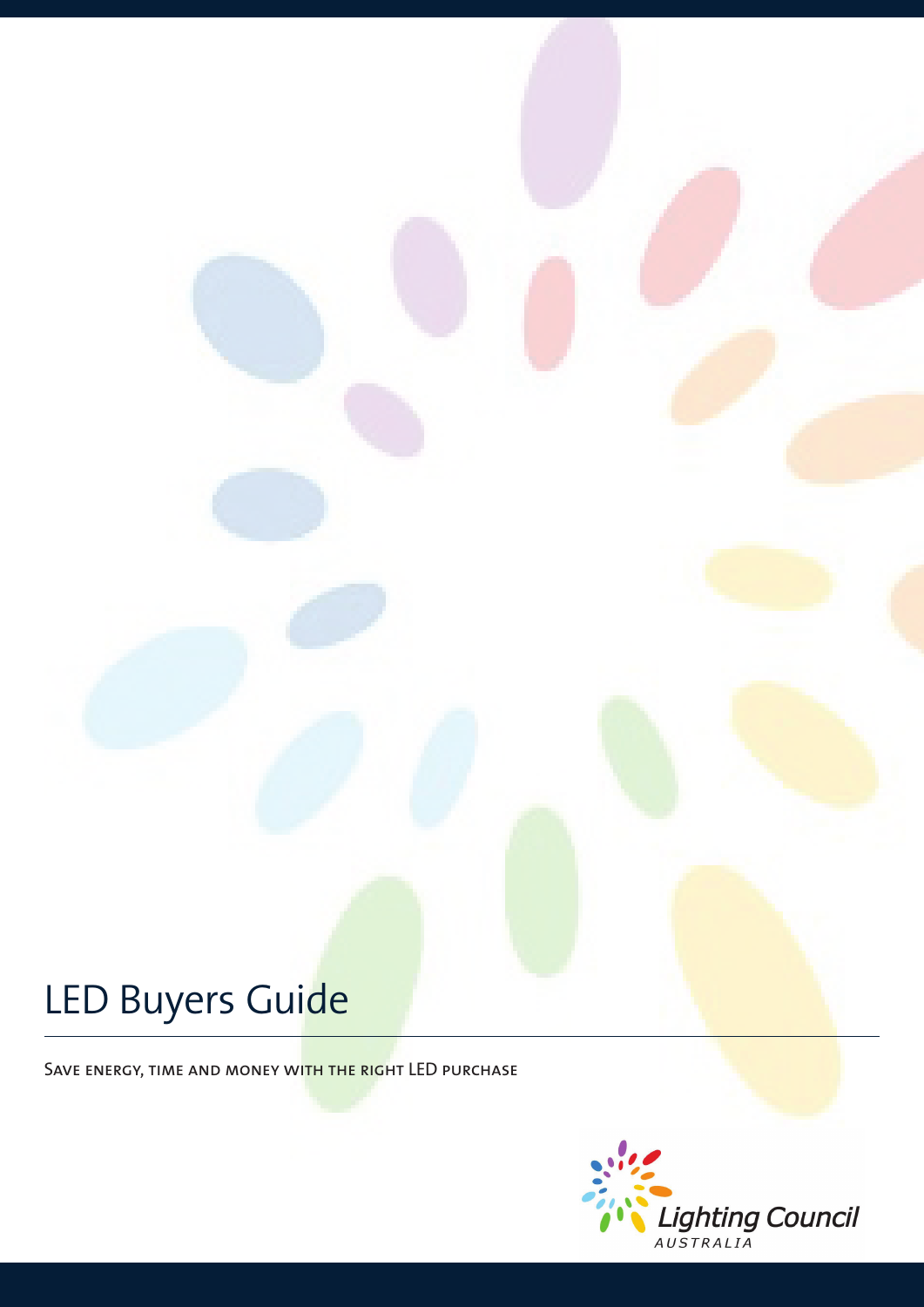# Save energy, time and money with the right LED purchase

This guide has been prepared to educate and assist consumers select safe, suitable, good quality LED lighting products.

LED lamps' and fittings (LEDs) are quickly gaining popularity in household use and there are some excellent LED products available now in Australia. However, examination of LED products found in the Australian market indicates a wide variation in product safety, quality, effectiveness and compatibility. Low quality LEDs may be unsafe, not provide sufficient light, flicker when dimmed, change colour over time, fail prematurely, or not fit into an existing fitting.

LEDs produce similar light output to traditional incandescent and halogen lamps and use much less energy. Incandescent and halogen lamps waste most of the energy they use as heat when they produce light.

LEDs are comparable to the most efficient technologies available and even though more expensive initially will save money and time over their lifetime as they have a long lifetime, use very little energy and do not require regular replacement like halogen lamps.

Some LEDs are able to be dimmed or offer convenient features such as daylight harvesting $^2$ , motion sensing and wireless control. Coloured lighting effects are available with some LEDs.

If you decide to update your existing lighting, you have the option of choosing:



#### New LED Lamps New LED Downlight Fitting<sup>3</sup>



### Compliance with regulations

The Regulatory Compliance Mark $^4$  (RCM) is an important safety mark from Australia's electrical safety and electromagnetic compatibility regulators and should be visible on the product. In addition, the brand must be registered on the **Australian Government National Equipment Registration System**. Unregistered brands and suppliers may be supplying equipment that does not meet Australian standards and regulations.



<sup>1.</sup> Sometimes called 'light globes' or 'light bulbs', but more correctly referred to as 'lamps'.

<sup>2</sup> Daylight harvesting refers to LEDs that automatically adjust their light level depending on the natural light entering a room to maintain an even light level.

- <sup>3</sup> A licensed electrician is required to install new fittings.
- 4. The Regulatory Compliance Mark (RCM) demonstrates that the product manufacturer recognises and declares their product meets the Australian electrical safety and electro-magnetic compatibility requirements. Marking requirements are currently in transition and suppliers have until 1 March 2018 for products to be marked.

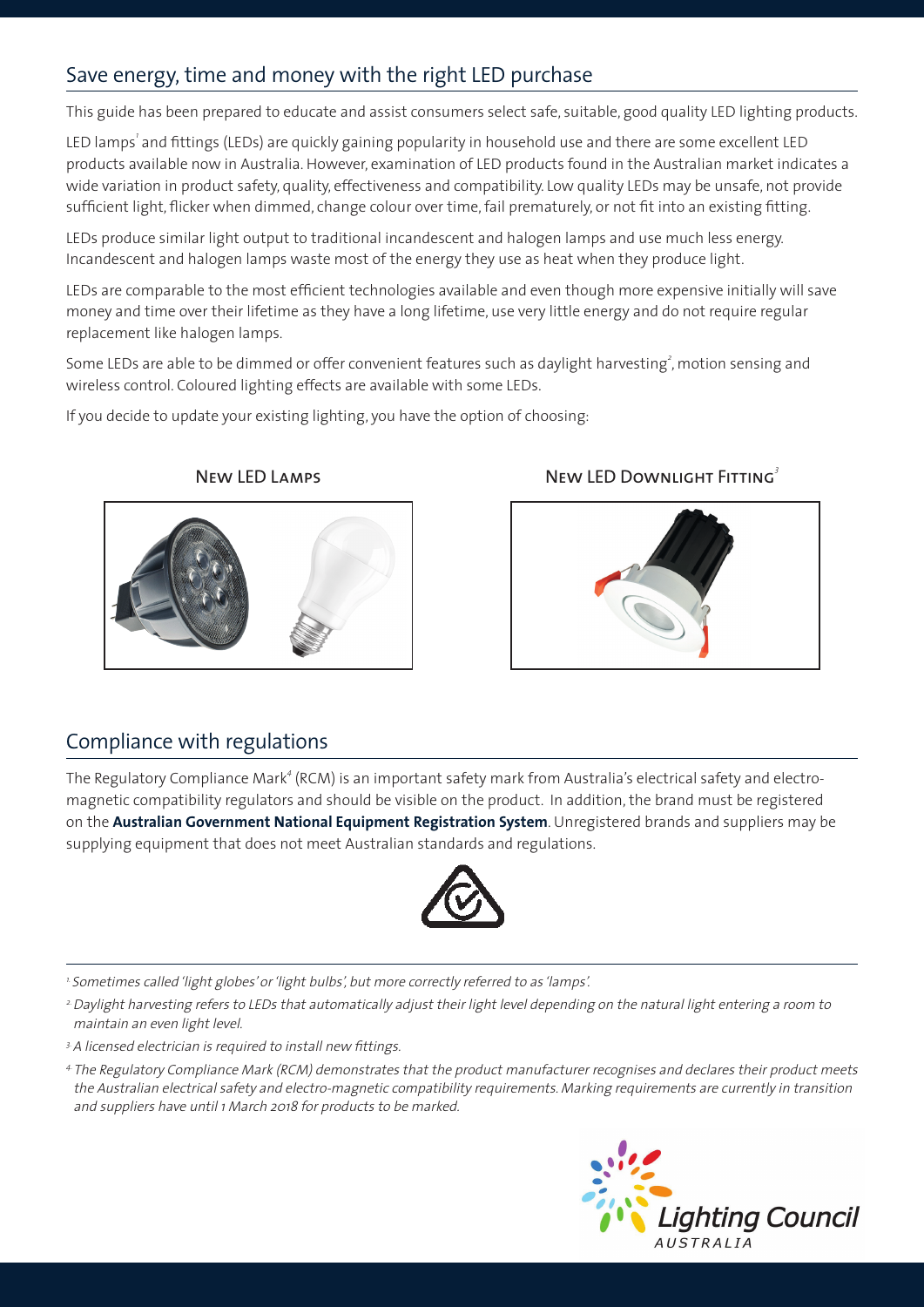# Brightness (think lumens, not Watts)

When buying new LEDs, you should check the lumen output of each LED lamp or fitting to make sure you obtain the brightness you need. Lumens, which are a measure of total light output, should be listed on the product packaging. Higher lumens mean brighter light. The following comparison chart will help you find a suitable replacement.

| TRADITIONAL INCANDESCENT LAMP (WATTS) | <b>BRIGHTNESS IN LUMENS</b> |
|---------------------------------------|-----------------------------|
| 100W                                  | 1350 lumens                 |
| 75W                                   | 930 lumens                  |
| 6oW                                   | 720 lumens                  |
| 40W                                   | 420 lumens                  |

| DOWNLIGHT LAMPS - MR16 TYPE (WATTS) | BRIGHTNESS IN LUMENS (APPROXIMATE) |
|-------------------------------------|------------------------------------|
| 50W##                               | 700 lumens                         |
| 35W                                 | 450 lumens                         |

## 50W downlight lamps are no longer available for purchase but may still be in use.

| DOWNLIGHT LAMPS - GUIO TYPE (WATTS) | BRIGHTNESS IN LUMENS (APPROXIMATE) |
|-------------------------------------|------------------------------------|
| 50W                                 | 350 lumens                         |

### Beam angle

The angle of the beam of light emitted from the lamp or fitting can be important for your application. Check to see if you require a wide or narrow beam angle. A wider beam angle gives a more even spread of light and a beam angle of 60o or more is recommended for general lighting from downlights. A narrow beam angle can result in bright spots and shadowing which is not usually desired. However, a narrow beam can be suitable for highlighting a picture, display piece or other feature.

## Lamp efficiency

Even though LEDs are a very efficient lighting technology, the efficiency of various LEDs can vary considerably. Lumens per Watt (lm/W) is the measure of LED efficiency and the higher the number, the more efficient the product.

## Colour temperature and colour rendering

Personal preference and use dictates choice of LED colour temperature.

- Warm white light is shown as 2700K to 3000K, is close to traditional incandescent and halogen lamp colour and is typically used in living rooms, bedrooms and hallways to create relaxed, warm ambience.
- Cool white light is shown as 4000K and is typically used in the kitchen, study, bathroom, cupboard, office (for alertness) and retail displays.
- Cool daylight white light is shown as 6500K and is typically used in commercial applications, hospitals, retail displays and art studios.

The Colour Rendering Index (CRI) of a lamp or fitting is a measure of a light source's ability to show object colours realistically or naturally. A CRI of 80 or above should be sought.

## **Compatibility**

Check the fitting type, size, beam angle and dimming compatibility of your new LEDs.

• Take an old lamp to compare with the new LED. Check the type and size of the base, beam angle, voltage, overall size and shape of the lamp. Some LED replacement lamps are larger than traditional lamps and may not be compatible with some fittings.

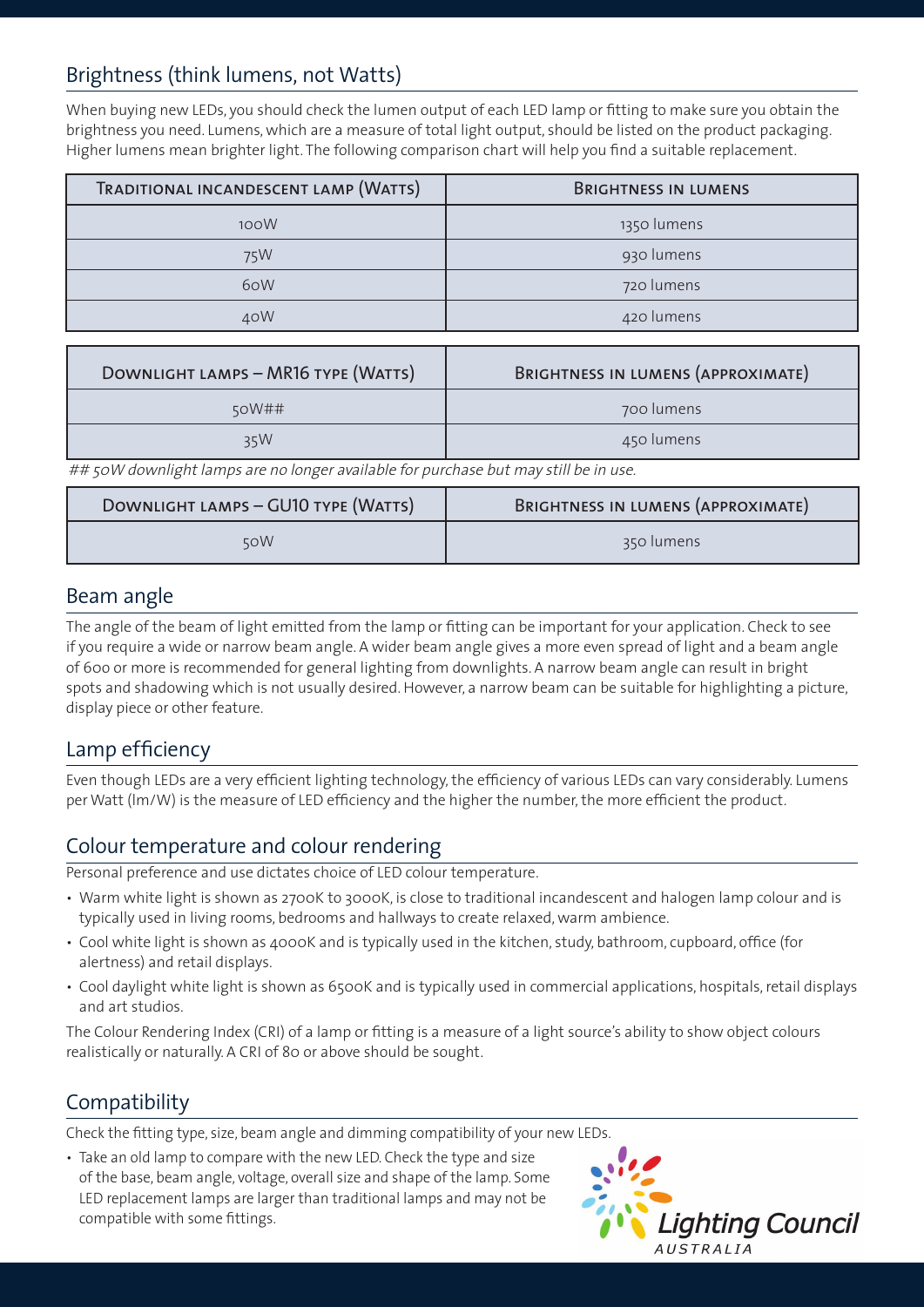- When buying complete downlight replacement kits you will need to know the hole cut out size. Shop around until you find the right sized LED replacement fitting.
- LED lamps and downlights are now available to replace halogen lamps and 35W halogen downlights.
- Look for LEDs of around 450 500 lumens to achieve similar results to your 35W halogen downlights.
- Make sure that LED downlight replacement fittings come with a matching power supply (also known as a driver). Some will claim to operate on existing halogen transformers but such claims should be treated with caution especially where compatibility with existing dimmers is required.
- Dimmable LED lamps, fittings and downlights are now available. "Dimmable" should be marked on the product packaging.
- Compatibility between existing wall switch dimmers and dimmable LED lamps, fittings or downlights cannot be guaranteed. Universal dimmers are available but even these are not guaranteed to operate all LEDs. Reputable brands provide compatibility charts that list the popular dimmers compatible with their LEDs. Most installed dimmers were originally designed to dim low voltage halogen lamps and it is unlikely that these old dimmers will dim LED lamps in a similar way. Check with the LED supplier for a list of dimmers compatible with their LEDs.

# Lighting tips

Follow these tips to keep your lighting costs down.

- Switching to LEDs is one of the fastest and easiest ways to cut your energy bills. Switching to LEDs will reduce growth in Australia's energy demand and avoid carbon emissions.
- Use task lighting to supplement general lighting when needed.
- Lightly coloured walls appear brighter and better lit than dark surfaces.
- Replace incandescent, halogen and fluorescent lamps with LEDs.
- Turn off lights when rooms are not being used. Some lamps have enabled wireless control from a smart device and so may be switched on and off from the device.
- Control outdoor lights with timers, motion sensors or photocells so that lights are not on all night or during the day. If outdoor lights are used for long periods each night, the use of LEDs in these fixtures can save significant energy. LED flood lights are available (check the beam angle you require). Wireless control of lamps is now also available.
- By replacing your five most used incandescent or halogen lamps with LEDS, you can save between \$71 and \$91 each year<sup>5</sup>.
- LEDs are available in sizes compatible with most fittings and they provide the greatest savings when used in fittings that are on for the longest periods each day.
- Dimmers save electricity when lower light levels are set. Not all dimmers and dimmable LEDs are compatible. Reputable LED suppliers provide compatibility charts listing dimmer brands and types.



# Quality label for LEDs

Lighting Council Australia's Solid State Lighting Quality Scheme is a third party, voluntary, industry program providing confidence that an LED product carrying the scheme's label (sample shown) matches the performance claims made by the supplier (energy efficiency, lumens, light output and colour temperature) and helps consumers understand and compare lamps they are considering purchasing. Registered products appear on a searchable database on **Lighting Council's website***.* 

<sup>5</sup> Based on replacing 60W incandescent or 42W halogen lamps with 8W LEDs with usage averaging 4hrs per day, 25c per kWh, shown in Australian dollars.

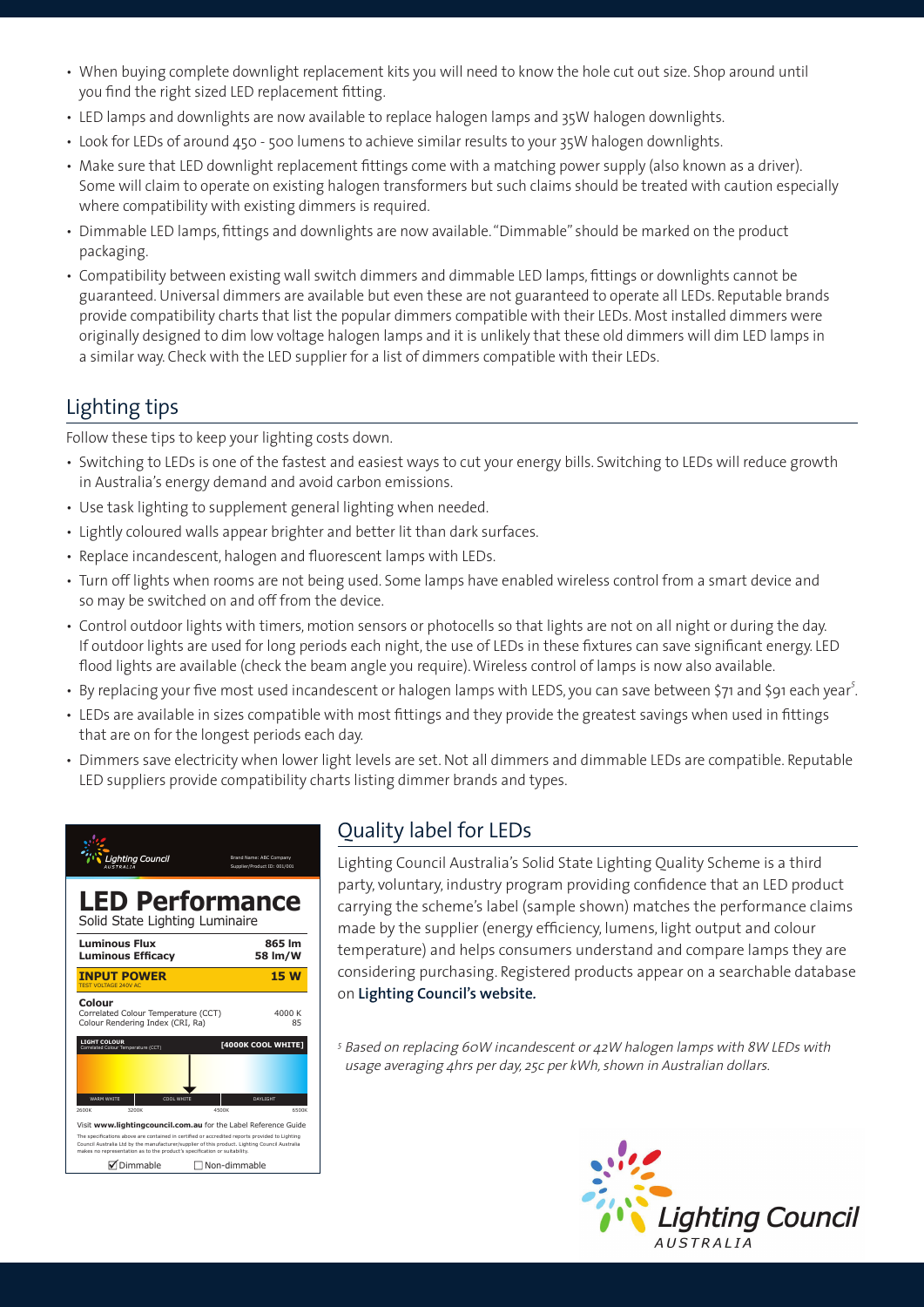# Cost comparison (standard lamp type) $\epsilon$

#### Average annual operating cost per household lamp\*



cost of the lamp (initial cost divided by the lamp life in years) - shown in Australian dollars.

\*\* Incandescent lamps (40W – 100W) are no longer available for purchase but may still be in use.

Cost comparison (commonly installed downlight lamps $\texttt{***}$ )<sup>7</sup>

#### AVERAGE ANNUAL OPERATING COST PER HOUSEHOLD DOWNLIGHT#

| 50W HALOGEN LAMP## | <b>35W HALOGEN LAMP</b> | <b>GOOD QUALITY 7W LED</b><br><b>DOWNLIGHT LAMP</b> |
|--------------------|-------------------------|-----------------------------------------------------|
|                    |                         |                                                     |
| \$18.25##          | \$16.79                 | \$3.43                                              |
|                    |                         |                                                     |

# For 35W and 50W halogen downlights and LED replacement, based on 4 hrs/day of usage, 25c per kWh and including the annualised cost of the lamps (initial cost divided by the lamp life in years) - shown in Australian dollars.

## 50W downlight lamps are no longer available for purchase but may still be in use.

### Halogen downlights use a great deal of energy including producing a great deal of heat. Low voltage does not mean low energy use.

<sup>6</sup> All information including average market pricing is relevant at the time of publishing. See appendix A for assumptions and calculations.

<sup>7</sup> All information including average market pricing is relevant at the time of publishing. See appendix A for assumptions and calculations.

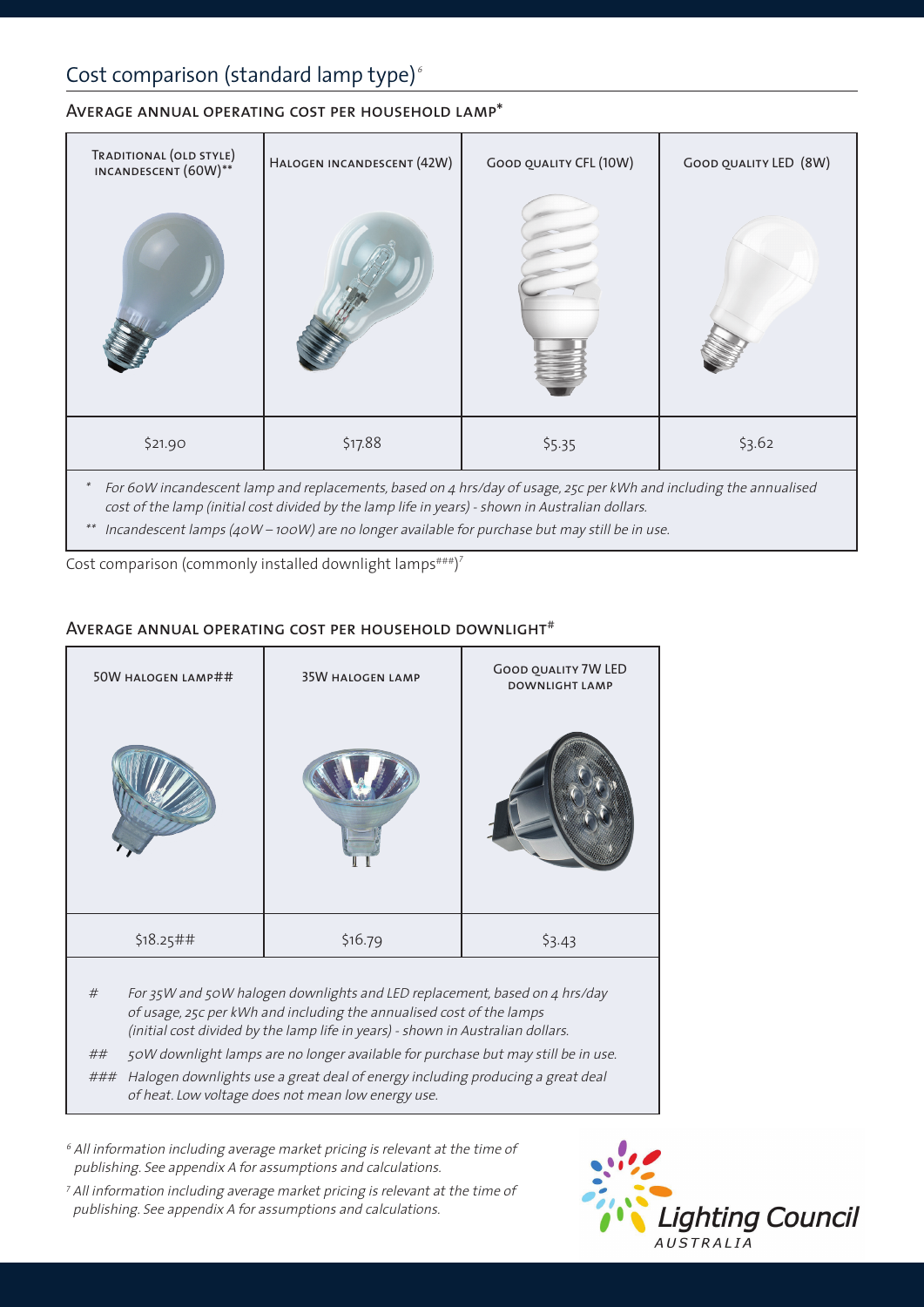## Lifetime and warranty

There are many factors that determine the lifetime of a LED lamp or fitting including light loss and possible failure of components. Reputable manufacturer claims are based on rigorous testing and are reliable.

A warranty is a voluntary promise of a manufacturer's confidence that the product will achieve an expected life. Check the warranty conditions and note that any warranty offered with a product is in addition to other rights the consumer may have under the Australian Consumer Law.

The Australian Competition and Consumer Commission **(www.accc.gov.au)** has information on consumer rights, guarantees and warranties.

## Use electrical contractors to install fittings

Apart from lamp replacement, a licensed electrical contractor is required to repair, service or install any light fitting, driver (power supply) or dimmer that is attached to the 240V mains power. Electrical contractors are responsible for installation safety and must refuse to install non-compliant products. Installation by unqualified persons can result in electric shock or fire. Sale and installation of non-compliant products or installation by unqualified persons can result in electric shock, fire, penalties and fines.

## About Lighting Council Australia

Lighting Council Australia is the peak body for Australia's lighting industry. Its members include manufacturers and suppliers of luminaires, lighting control devices, lamps, solid state (LED) lighting and associated technologies. Lighting Council's goal is to encourage the use of environmentally appropriate, energy efficient, quality lighting systems.

See **http://www.lightingcouncil.com.au/** for more information.